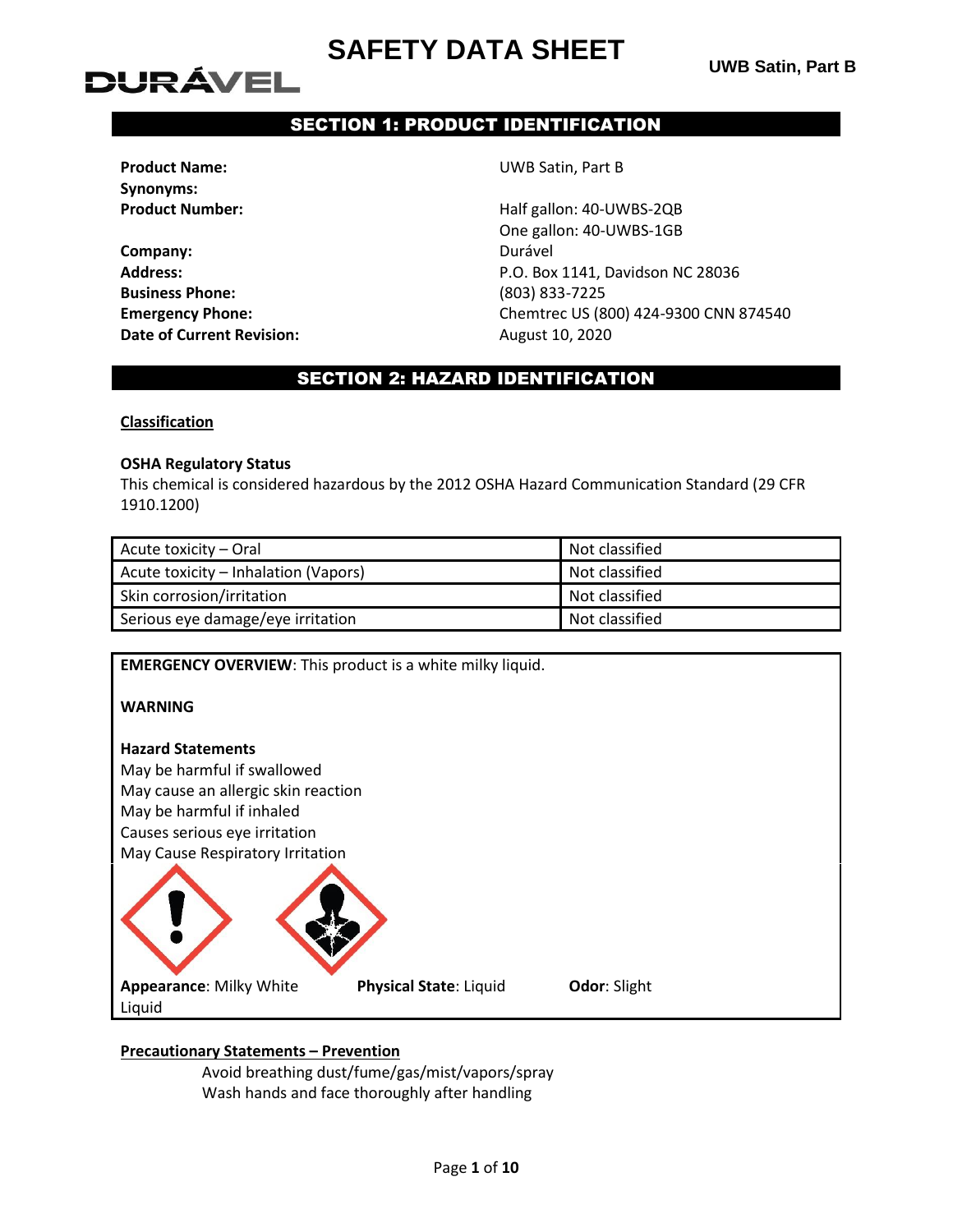# DURÁVEL

Contaminated work clothing should not be allowed out of the workplace Wear protective gloves

#### **Precautionary Statements – Response**

IF IN EYES: Rinse cautiously with water for several minutes. Remove contacts, if present and easy to do. Continue rinsing. If eye irritation persists: Get medical advice/attention IF SWALLOWED: Immediately call a POISON CONTROL CENTER/doctor IF ON SKIN: Wash with plenty of soap and water. If skin irritation occurs: Get medical advice or attention. Take off contaminated clothing and wash before reuse IF INHALED: Remove person to fresh air and keep comfortable for breathing. Call a POISON CENTER/doctor if you feel unwell.

## **Precautionary Statements – Storage**

Store in a well-ventilated place. Keep container tightly closed. Keep from freezing.

#### **Precautionary Statements – Disposal**

Dispose of contents/container in accordance with local/regional/national regulations.

#### **Hazards not otherwise classified (HNOC)**

May cause skin irritation.

## SECTION 3: COMPOSITION AND INFORMATION ON INGREDIENTS

#### **Substance**

| <b>Chemical Name</b> | CAS No.     | Weight %            | <b>Trade Secret</b> |
|----------------------|-------------|---------------------|---------------------|
| Trade Secret         | Proprietary | <b>Trade Secret</b> |                     |
| Trade Secret         | Proprietary | Trade Secret        |                     |

\*The exact percentage (concentration) of composition has been withheld as a trade secret.

## SECTION 4: FIRST-AID MEASURES

#### **Description of First Aid Measures**

| <b>General Advice</b> | Move out of the dangerous area. Consult a physician. Provide this<br>Safety Data Sheet to the doctor in attendance.                                                                              |
|-----------------------|--------------------------------------------------------------------------------------------------------------------------------------------------------------------------------------------------|
| <b>Eye Contact</b>    | IF IN EYES: Rinse cautiously with water for several minutes. Remove<br>contact lenses, if present and easy to do. Continue rinsing. If eye<br>irritation persists: Get medical advice/attention. |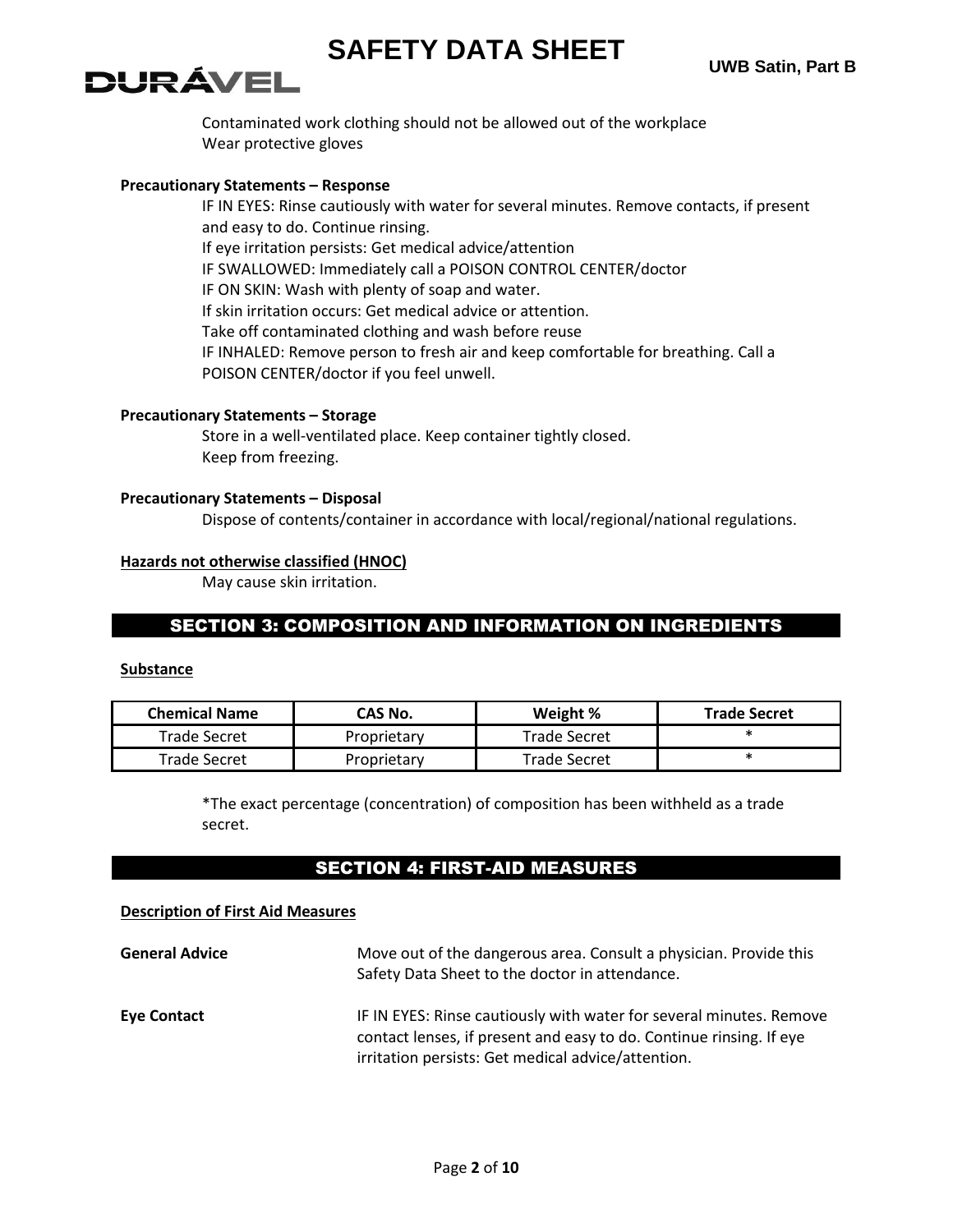

|                                     | <b>UWB Satin, Part</b>                                                                                                                                                                                                    |
|-------------------------------------|---------------------------------------------------------------------------------------------------------------------------------------------------------------------------------------------------------------------------|
| <b>Skin Contact</b>                 | IF ON SKIN: Wash off with soap and plenty of water. If skin irritation<br>occurs: Get medical advice or attention.                                                                                                        |
| <b>Inhalation</b>                   | IF INHALED: Remove victim to fresh air and keep at rest in a position<br>comfortable for breathing. If breathing is irregular or stopped,<br>administer artificial respiration. If symptoms persist, call a<br>physician. |
| Ingestion                           | IF SWALLOWED: Immediately call a POISON CENTER or<br>doctor/physician. Do NOT induce vomiting. Never give anything by<br>mouth to an unconscious person.                                                                  |
|                                     | Most important symptoms and effects, both acute and delayed                                                                                                                                                               |
| <b>Symptoms</b>                     | Eye, Skin, and Respiratory Irritation.                                                                                                                                                                                    |
|                                     | Indication of any immediate medical attention and special treatment needed                                                                                                                                                |
| <b>Note to Physicians</b>           | Treat symptomatically. For additional information, see Safety Data<br>Sheet.                                                                                                                                              |
|                                     | <b>SECTION 5: FIRE-FIGHTING MEASURES</b>                                                                                                                                                                                  |
| <b>Suitable Extinguishing Media</b> |                                                                                                                                                                                                                           |

Product is not combustible. Use water spray (fog), alcohol-resistant foam, dry chemical, or carbon dioxide for surrounding fire.

| Unsuitable extinguishing media                                                                             | Not Applicable                 |
|------------------------------------------------------------------------------------------------------------|--------------------------------|
| Specific hazards arising from the chemical<br>None Known                                                   |                                |
| Hazardous combustion products                                                                              | Carbon oxides                  |
| <b>Explosion Data</b><br><b>Sensitivity to Mechanical Impact</b><br><b>Sensitivity to Static Discharge</b> | Not available<br>Not sensitive |

**Protective equipment and precautions for firefighters** Wear self-contained breathing apparatus and protective suit.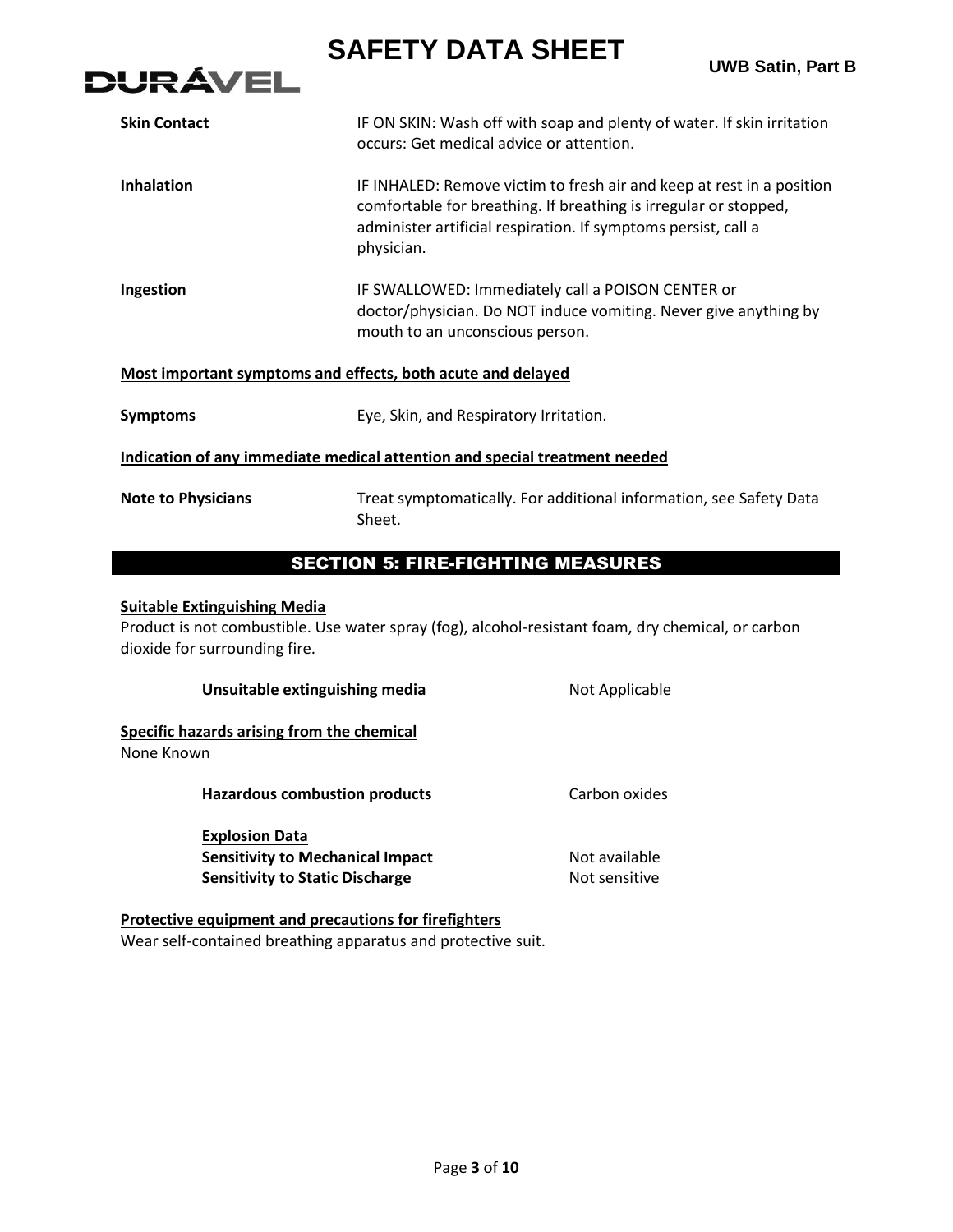## SECTION 6: ACCIDENTAL RELEASE MEASURES

#### **Personal precautions, protective equipment and emergency procedures**

| <b>Personal Precautions</b>                                  | In case of spill wear appropriate personal protective equipment<br>during any cleanup and response activities. Avoid skin contact and<br>inhalation.                                                                                                                      |  |  |  |
|--------------------------------------------------------------|---------------------------------------------------------------------------------------------------------------------------------------------------------------------------------------------------------------------------------------------------------------------------|--|--|--|
| <b>Environmental Precautions</b>                             |                                                                                                                                                                                                                                                                           |  |  |  |
| <b>Environmental precautions</b>                             | Prevent further leakage or spillage if safe to do so. Do not allow<br>product to enter any drains or waterways.                                                                                                                                                           |  |  |  |
| Methods and material for containment and cleaning up         |                                                                                                                                                                                                                                                                           |  |  |  |
| <b>Methods for containment</b>                               | Dike and contain spill with inert absorbent materials. Soak up with<br>inert material and dispose of as hazardous waste. Keep in suitable,<br>closed containers for disposal.                                                                                             |  |  |  |
| <b>Methods for cleaning up</b>                               | Pick up and transfer to properly labeled containers.                                                                                                                                                                                                                      |  |  |  |
|                                                              | <b>SECTION 7: HANDLING AND STORAGE</b>                                                                                                                                                                                                                                    |  |  |  |
| <b>Precautions for safe handling</b>                         |                                                                                                                                                                                                                                                                           |  |  |  |
| <b>Advice for safe handling</b>                              | Avoid contact with skin and eyes. Avoid inhalation of vapor or mist.                                                                                                                                                                                                      |  |  |  |
| Conditions for safe storage, including any incompatibilities |                                                                                                                                                                                                                                                                           |  |  |  |
| <b>Storage Conditions</b>                                    | Keep at a temperature not exceeding 38 Degrees C (100 Degrees F).<br>Do not allow material to freeze. Keep container tightly closed in a<br>dry and well-ventilated place. Containers which are opened must be<br>carefully resealed and kept upright to prevent leakage. |  |  |  |
| <b>Incompatible Materials</b>                                | None known                                                                                                                                                                                                                                                                |  |  |  |

## SECTION 8: EXPOSURE CONTROLS – PERSONAL PROTECTION

#### **Control parameters**

**DURÁVEL** 

## **Exposure Guidelines**

| <b>Chemical Name</b> | <b>ACGIH TLV</b> | <b>OSHA PEL</b> | <b>NIOSH IDLH</b>    |
|----------------------|------------------|-----------------|----------------------|
| <b>Trade Secret</b>  | TWA: 0.005 ppm   | $- -$           | Ceiling: 0.020 ppm   |
|                      |                  |                 | $10 \text{ min}$     |
|                      |                  |                 | Ceiling: 0.140 mg/m3 |
|                      |                  |                 | $10 \text{ min}$     |
|                      |                  |                 | TWA: 0.005 ppm       |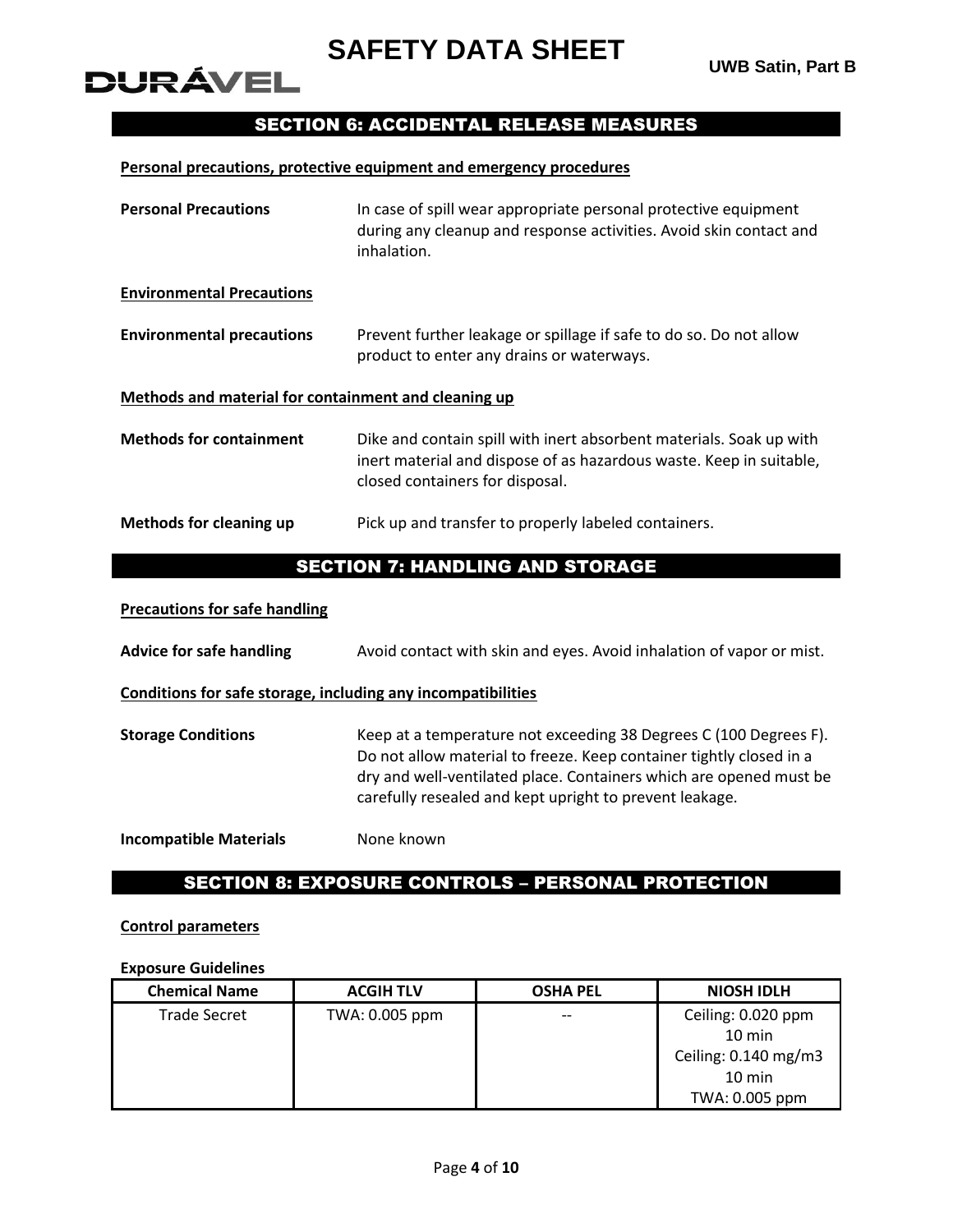**UWB Satin, Part B**

|                                         |                                                                       |                                                                                                                                                                                                                                                                          |                                                                                                                                                                                                                                                                                                                                                                                                                          | TWA: 0.035 mg/m3 |  |
|-----------------------------------------|-----------------------------------------------------------------------|--------------------------------------------------------------------------------------------------------------------------------------------------------------------------------------------------------------------------------------------------------------------------|--------------------------------------------------------------------------------------------------------------------------------------------------------------------------------------------------------------------------------------------------------------------------------------------------------------------------------------------------------------------------------------------------------------------------|------------------|--|
| <b>Appropriate engineering controls</b> |                                                                       |                                                                                                                                                                                                                                                                          |                                                                                                                                                                                                                                                                                                                                                                                                                          |                  |  |
| <b>Engineering Controls</b>             |                                                                       |                                                                                                                                                                                                                                                                          | General/Local Ventilation Recommended                                                                                                                                                                                                                                                                                                                                                                                    |                  |  |
|                                         | Individual protection measures, such as personal protective equipment |                                                                                                                                                                                                                                                                          |                                                                                                                                                                                                                                                                                                                                                                                                                          |                  |  |
| Eye/face protection                     |                                                                       | Wear safety glasses with side shields (or goggles).                                                                                                                                                                                                                      |                                                                                                                                                                                                                                                                                                                                                                                                                          |                  |  |
| Skin and body protection                |                                                                       | Wear impervious protective clothing, including boots,<br>gloves, lab coat, apron or coveralls, as appropriate, to<br>prevent skin contact. Wear chemical resistant gloves at<br>minimum. Wash skin immediately upon contact. Wash<br>hands at mealtime and end of shift. |                                                                                                                                                                                                                                                                                                                                                                                                                          |                  |  |
| <b>Respiratory protection</b>           |                                                                       |                                                                                                                                                                                                                                                                          | Use respiratory protection unless adequate local exhaust<br>ventilation is provided, or exposure assessment<br>demonstrates that exposures are within recommended<br>exposure guidelines. Where concentrations are above<br>recommended limits or are unknown, appropriate<br>respiratory protection should be worn. Follow OSHA<br>respirator regulations (29 CFR 1910.134) and use<br>NIOSH/MSHA approved respirators. |                  |  |
| <b>General Hygiene Considerations</b>   |                                                                       |                                                                                                                                                                                                                                                                          | Handle in accordance with good industrial hygiene and<br>safety practice. Wash hands before and after breaks and                                                                                                                                                                                                                                                                                                         |                  |  |

## SECTION 9: PHYSICAL AND CHEMICAL PROPERTIES

at the end of the work day.

**Information on basic physical and chemical properties**

**DURÁVEL** 

| <b>Physical State</b>              | Liquid                               | Odor                  | Slight            |
|------------------------------------|--------------------------------------|-----------------------|-------------------|
| Appearance                         | Milky White<br>Liquid                | <b>Odor Threshold</b> | No data available |
| Color                              | White                                |                       |                   |
| <b>Property</b>                    | <b>Values</b>                        | <b>Remarks/Method</b> |                   |
| рH                                 | Not Relevant                         |                       |                   |
| Melting point/freezing point       | Not Applicable/<br>$32^\circ$ F      |                       |                   |
| <b>Boiling point/Boiling range</b> | $100^\circ$ C                        |                       |                   |
| <b>Flash point</b>                 | $>100^{\circ}$ C ( $>212^{\circ}$ F) | CC (closed cup)       |                   |
| <b>Evaporation rate</b>            | Not Available                        |                       |                   |
| Flammability (solid, gas)          | Not Relevant                         |                       |                   |
| <b>Flammability Limit in Air</b>   |                                      |                       |                   |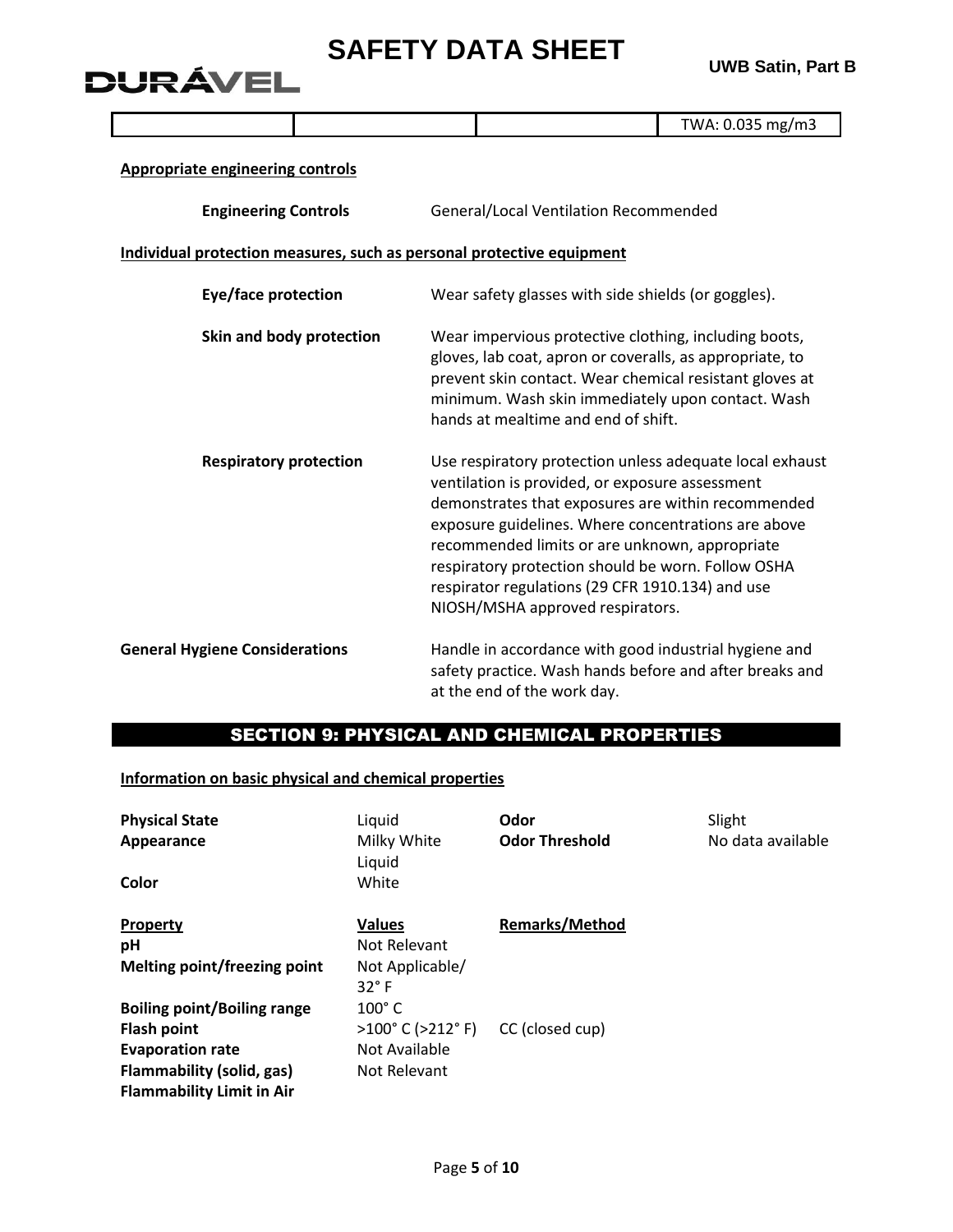

| <b>Upper flammability limit:</b> | No  |
|----------------------------------|-----|
| Lower flammability limit:        | No  |
| Vapor pressure                   | No  |
| <b>Vapor density</b>             | No  |
| <b>Relative density</b>          | 0.9 |
| <b>Water solubility</b>          | Sol |
| Solubility in other solvents     | No  |
| <b>Partition coefficient</b>     | No  |
| <b>Autoignition temperature</b>  | No  |
| <b>Decomposition temperature</b> | No  |
| <b>Kinematic viscosity</b>       | No  |
| <b>Dynamic viscosity</b>         | No  |
| <b>Explosive properties</b>      | No  |
| <b>Oxidizing properties</b>      | No  |
|                                  |     |

**Other Information Softening point** Not Relevant **Molecular weight** Not Available **VOC Content (%)** < 100 g/L (Mixed

*I* Available *I* **Available Randable R** Available **Relative density** 0.98 @ 70° F **Juble in water Solut** Available **Partidisch Rutable Decomber K**inematic **Dramic Available Explore** Available **ot Available** 

A&B) **Density** Not Available **Bulk Density** Not Available

## SECTION 10: STABILITY AND REACTIVITY

**Reactivity** Not Available

## **Chemical stability**

Stable

## **Possibility of Hazardous Reactions**

No data available

## **Conditions to avoid**

None known

## **Incompatible materials**

None known

## **Hazardous Decomposition Products**

Carbon oxides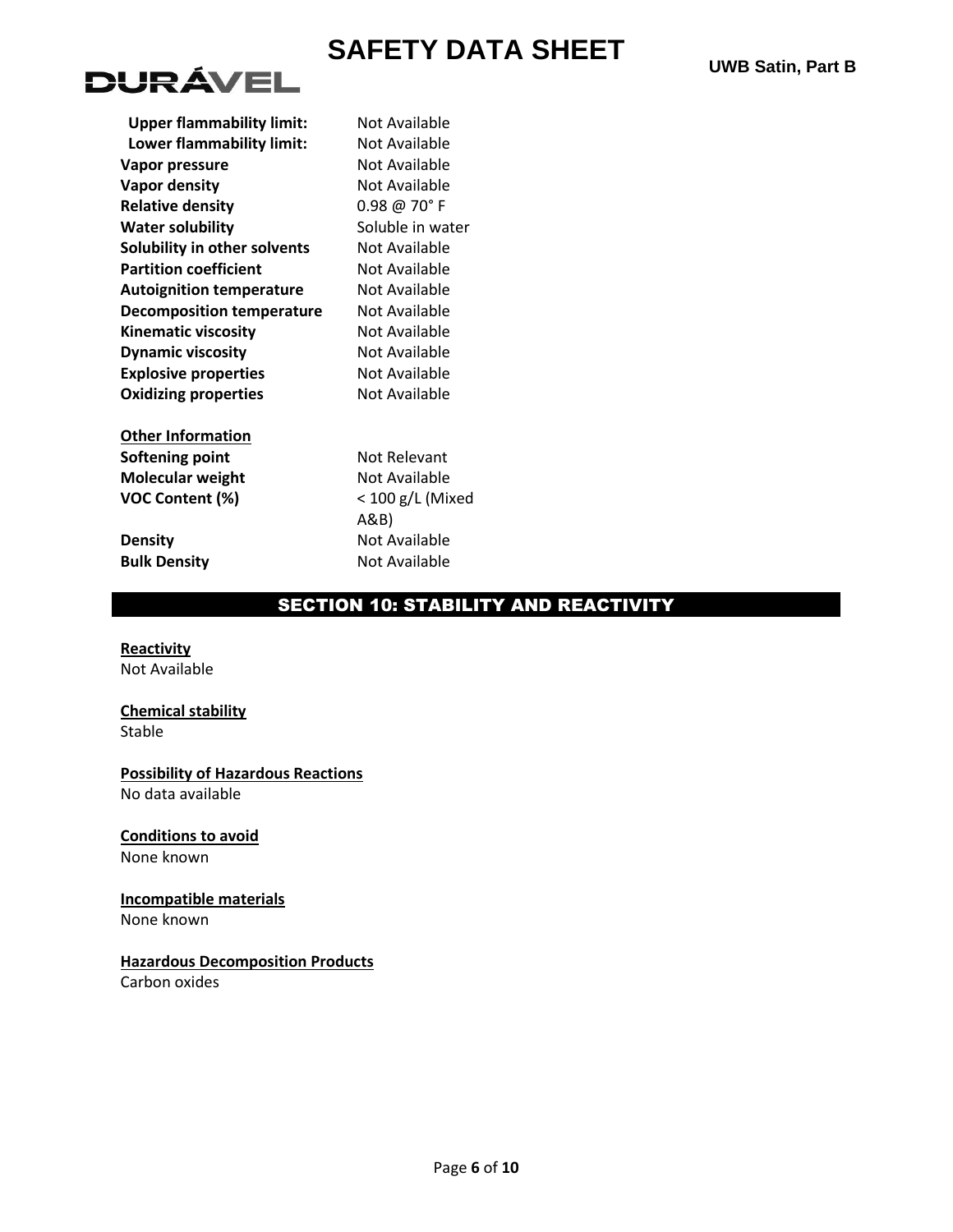# **DURÁVEI**

## SECTION 11: TOXICOLOGICAL INFORMATION

#### **Information on likely routes of exposure**

**Product Information**

| <b>Inhalation</b> | Direct contact and vapor inhalation |
|-------------------|-------------------------------------|
|-------------------|-------------------------------------|

**Eye contact** Direct contact

**Skin contact** Direct contact

| <b>Ingestion</b>     | Direct contact      |                             |                                                    |
|----------------------|---------------------|-----------------------------|----------------------------------------------------|
| <b>Chemical Name</b> | Oral LD50           | Dermal LD50                 | Inhalation LC50                                    |
| <b>Trade Secret</b>  |                     |                             | $= 18500$ mg/m3 (Rat) 1                            |
| Trade Secret         | $= 710$ mg/kg (Rat) | $=$ 570 $\mu$ L/kg (Rabbit) | $= 0.15$ mg/L (Rat) 4 h<br>$= 0.29$ mg/L (Rat) 1 h |

## **Information on toxicological effects**

**Symptoms Ingestion may cause nausea, vomiting and diarrhea.** Exposure causes mild skin irritation. Exposure causes eye irritation. Depending on concentration of residual monomers (typically <0.1%), vapors can collect above the liquid in closed containers. These vapors may result in eye and upper respiratory tract irritation.

## **Delayed and immediate effects as well as chronic effects from short and long-term exposure**

| <b>Skin corrosion/irritation</b>  | Irritating to skin                                                                                        |
|-----------------------------------|-----------------------------------------------------------------------------------------------------------|
| Serious eye damage/eye irritation | Irritating to eyes                                                                                        |
| <b>Irritation</b>                 | Irritating to eyes, respiratory system and skin.                                                          |
| <b>Sensitization</b>              | No data available                                                                                         |
| <b>Germ cell mutagenicity</b>     | No data available                                                                                         |
| Carcinogenicity                   | This product does not contain any carcinogens or<br>potential carcinogens as listed by OSHA, IARC or NTP. |
| <b>Reproductive toxicity</b>      | Not Available                                                                                             |
| <b>STOT - single exposure</b>     | Not Available                                                                                             |
| <b>STOT - repeated exposure</b>   | Not Available                                                                                             |
| <b>Aspiration hazard</b>          | Not Available                                                                                             |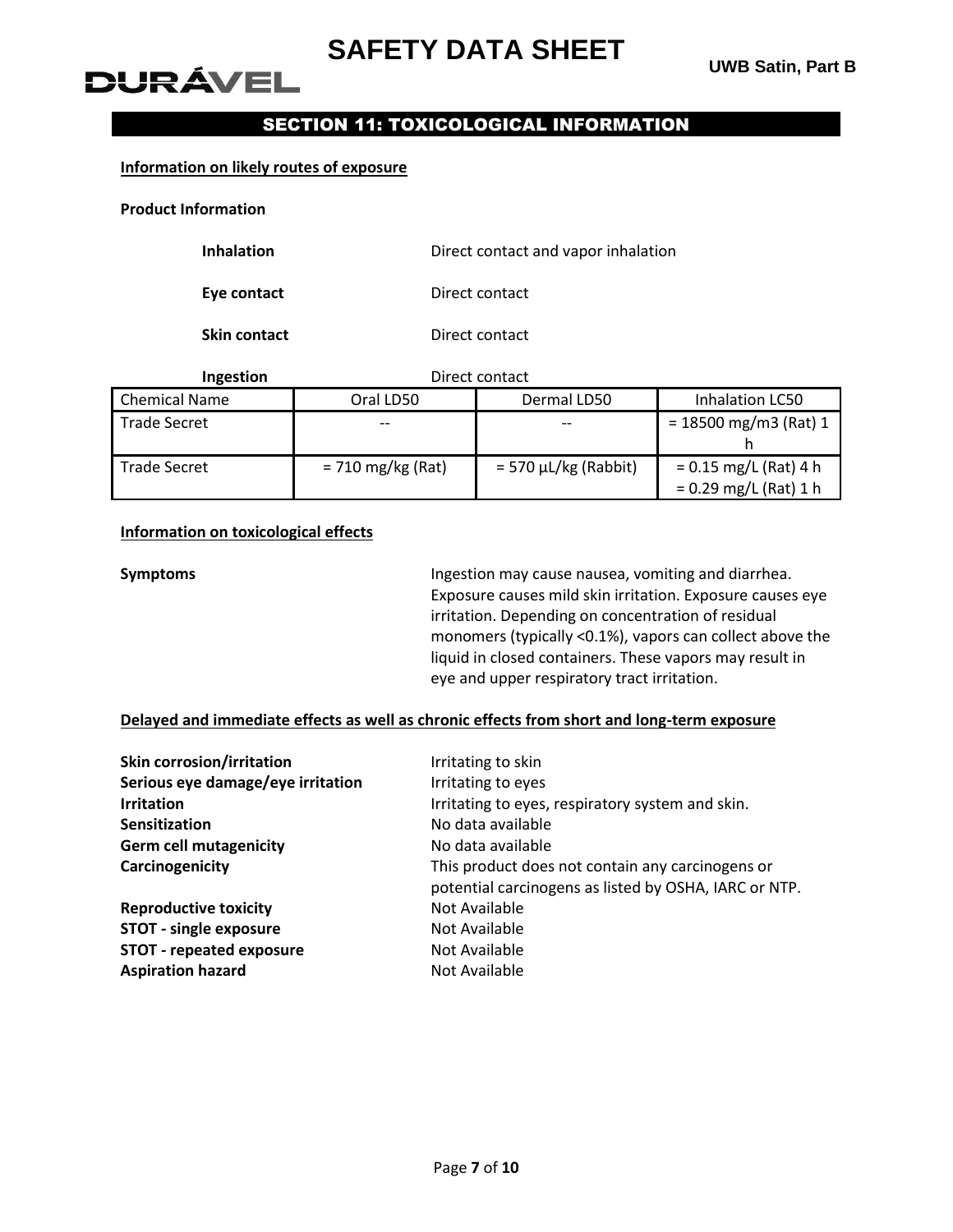

## SECTION 12: ECOLOGICAL INFORMATION

#### **Ecotoxicity**

| <b>Chemical Name</b> | Algae/aquatic plants | Fish                    | Crustacea |
|----------------------|----------------------|-------------------------|-----------|
| <b>Trade Secret</b>  | $- -$                | 26.1: 96 h Brachy danio | $- -$     |
|                      |                      | rerio mg/L LC50 static  |           |

**Persistence and degradability:** No data available

**Bioaccumulation:** No data available

**Other Adverse Effects:** No data available

## SECTION 13: DISPOSAL CONSIDERATIONS

#### **Waste treatment methods**

| Disposal of wastes            | This material, as supplied, is not a hazardous waste<br>according to state and federal regulations (40 CFR 261). |
|-------------------------------|------------------------------------------------------------------------------------------------------------------|
| <b>Contaminated packaging</b> | Dispose of in accordance with federal, state and local<br>regulations                                            |

## SECTION 14: TRANSPORTATION INFORMATION

| <b>DOT</b> | Not regulated |
|------------|---------------|
|------------|---------------|

**IATA** Not regulated

**IMDG** Not regulated

## SECTION 15: REGULATORY INFORMATION

#### **International Inventories**

| <b>TSCA</b>          | Does not comply |
|----------------------|-----------------|
| <b>DSL/NDSL</b>      | Does not comply |
| <b>EINECS/ELINCS</b> | Does not comply |
| <b>ENCS</b>          | Does not comply |
| <b>IECSC</b>         | Does not comply |
| <b>KECL</b>          | Does not comply |
| <b>PICCS</b>         | Does not comply |
|                      |                 |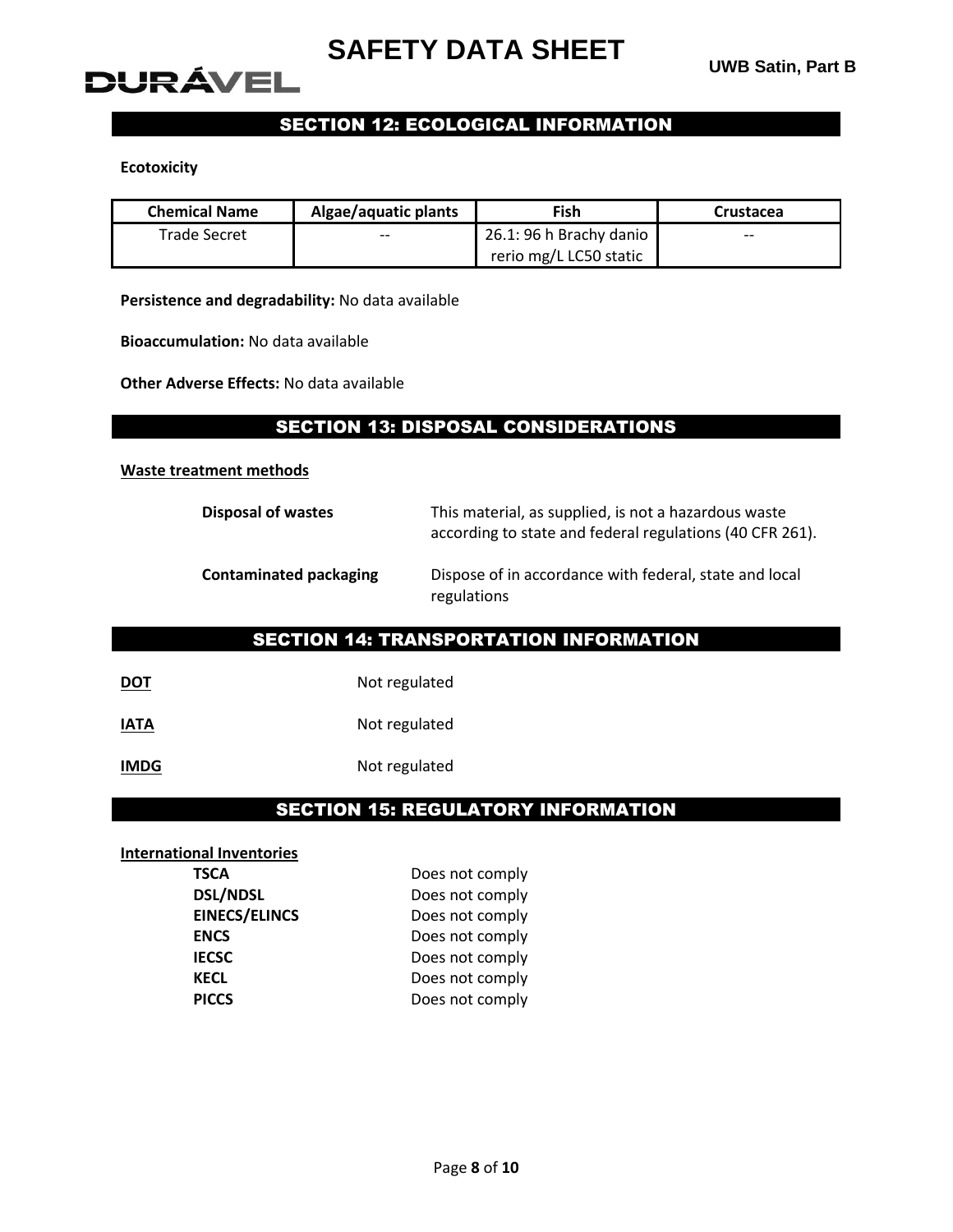# **DURÁVEL**

## **Legend:**

**TSCA** - United States Toxic Substances Control Act Section 8(b) Inventory **DSL/NDSL** - Canadian Domestic Substances List/Non-Domestic Substances List **EINECS/ELINCS** - European Inventory of Existing Chemical Substances/European List of Notified Chemical Substances **ENCS** - Japan Existing and New Chemical Substances **IECSC** - China Inventory of Existing Chemical Substances **KECL** - Korean Existing and Evaluated Chemical Substances **PICCS** - Philippines Inventory of Chemicals and Chemical Substances

## **US Federal Regulations**

## **SARA 313**

Section 313 of Title III of the Superfund Amendments and Reauthorization Act of 1986 (SARA). This product does not contain any chemicals which are subject to the reporting requirements of the Act and Title 40 of the Code of Federal Regulations, Part 372

## **SARA 311/312 Hazard Categories**

| Υρς |
|-----|
| Yes |
| N٥  |
| N٥  |
| N٥  |
|     |

## **CWA (Clean Water Act)**

This product contains the following substances which are regulated pollutants pursuant to the Clean Water Act (40 CFR 122.21 and 40 CFR 122.42)

## **CERCLA**

This material, as supplied, contains one or more substances regulated as a hazardous substance under the Comprehensive Environmental Response Compensation and Liability Act (CERCLA) (40 CFR 302)

| <b>Chemical Name</b> | <b>Hazardous Substances</b><br><b>ROs</b> | <b>CERCLA/SARA RQ</b> | <b>Reportable Quantity</b><br>(RQ)         |
|----------------------|-------------------------------------------|-----------------------|--------------------------------------------|
| <b>Trade Secret</b>  | 100 lb.                                   | $- -$                 | RQ 100 lb. final RQ<br>RQ 45.4 kg final RQ |

## **US State Regulations**

## **California Proposition 65**

This product does not contain any Proposition 65 chemicals

## **US State Right-to-Know Regulations**

## **US EPA Label Information**